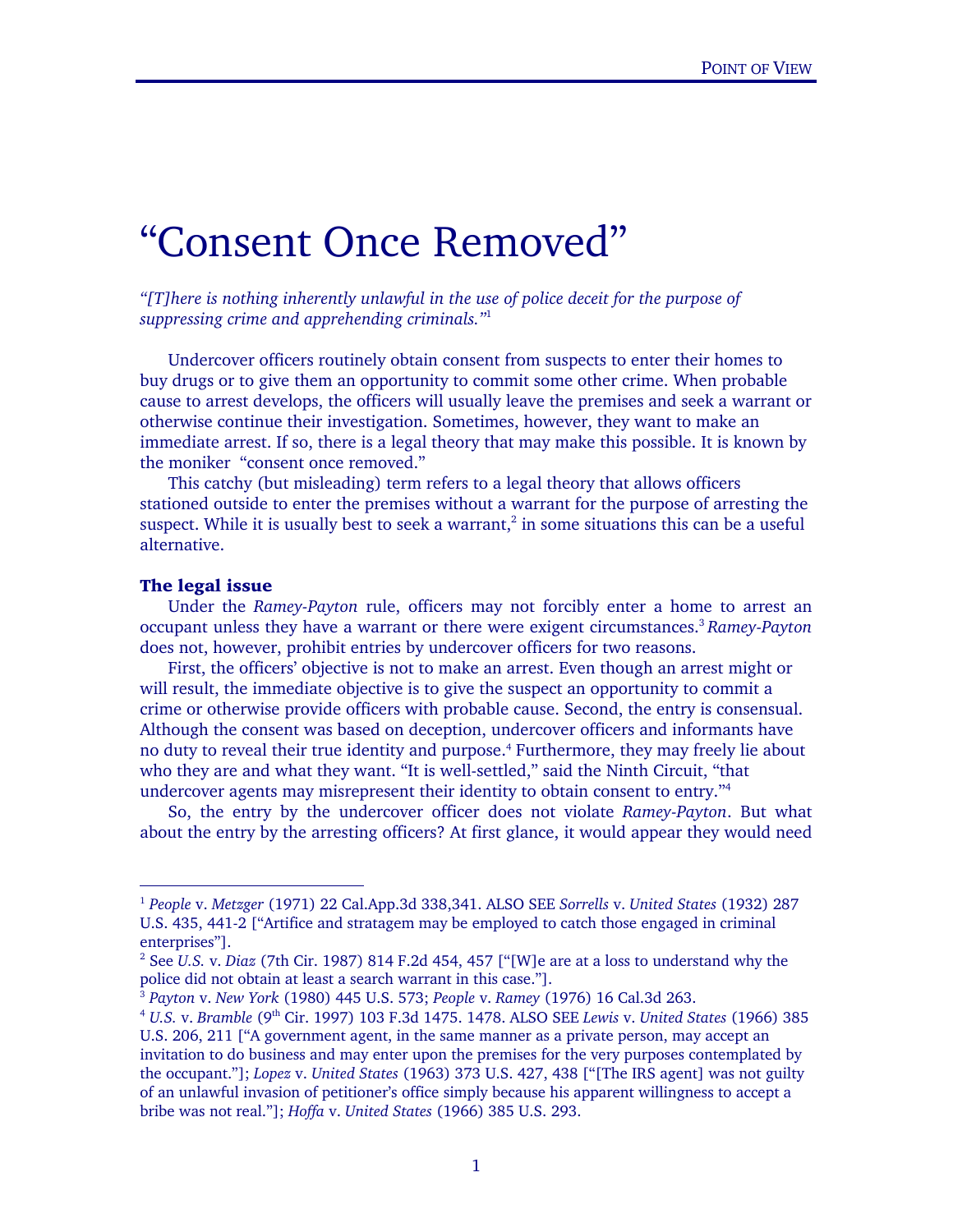a warrant because, unlike the undercover officer, their objective is to arrest an occupant and they don't have consent to enter.

It has been argued that the undercover officer can take the consent he was given by the suspect and pass it along it to the arresting officers; and that he automatically does so when he notifies them that probable cause now exists (thus, the term "consent once removed"). But this is a stretch. After all, when one person permits another person to enter his home, he does not impliedly grant his guest the authority to admit his various associates. As noted in *U.S.* v. *Yoon*, "[S]imply because the government informant received consent to enter the suspect's home does not mean that the government informant himself thereby has authority to consent to the entry of the agents with whom he is working.["5](#page-1-0)

Consequently, for the arresting officers to enter without a warrant, they need some other legal theory.

## Entry to assist in the arrest

A suspect who invites someone to enter his home to commit or plot a crime is gambling that the person is not an officer or an informant. Under the "consent once removed" theory, there are consequences if he loses the bet. Specifically, he loses his right to challenge a warrantless entry by other officers if their purpose was to assist the undercover officer in making the arrest. As Senior Judge Cornelia Kennedy explained in her concurring opinion in *Yoon*:

 ["The 'consent once removed' doctrine] is based upon the theory that, because an undercover agent or informant who establishes probable cause to arrest the suspect may in fact arrest him then and there, he should be entitled to call in the agents with whom he is working to assist in the arrest because, once the suspect invites the agent or informant into his house and displays his illegal activity to him, the suspect's Fourth Amendment expectation of privacy has been fatally compromised.<sup>[6](#page-1-1)</sup> What circumstances must exist for the "consent once removed" rule to apply? The

courts seem to require the following:

- (1) CONSENSUAL ENTRY: The undercover officer entered at the express invitation of the suspect.
- (2) PROBABLE CAUSE: After entering, the undercover officer developed probable cause to arrest the suspect.
- (3) NOTIFICATION: The undercover officer signaled or otherwise notified the arresting officers that probable cause now exists.

<span id="page-1-0"></span><sup>-&</sup>lt;br>5 <sup>5</sup> (6<sup>th</sup> Cir. 2005) 398 F.3d 802, 809 [conc. opn. of Kennedy, J.]. ALSO SEE *U.S. v. Ogbuh* (6<sup>th</sup> Cir. 1993) 982 F.2d 1000, 1005 [[court describes the consent theory as "pure legal fiction."]. **NOTE**: Some courts have expanded the rule to cover situations in which the notification is made by a police informant. See *U.S. v. Paul* (7<sup>th</sup> Cir. 1986) 808 F.2d 645; *U.S. v. Yoon* (6<sup>th</sup> Cir. 2005) 398 F.3d 802, 807-8; *U.S.* v. *Jachimko* (7th Cir. 1994) 19 F.3d 296, 299 ["It does not matter that Hendrickson was a confidential informant and not a police officer"].

<span id="page-1-1"></span><sup>&</sup>lt;sup>6</sup> (6<sup>th</sup> Cir. 2005) 398 F.3d 802, 809-10 [conc. opn. of Kennedy, J.]. ALSO SEE *U.S. v. Rubio* (9<sup>th</sup> Cir. 1983) 727 F.2d 786, 797 ["Once consent has been obtained from one with authority to give it, any expectation of privacy has been lost. We seriously doubt that the entry of additional officers would further diminish the consenter's expectation of privacy"].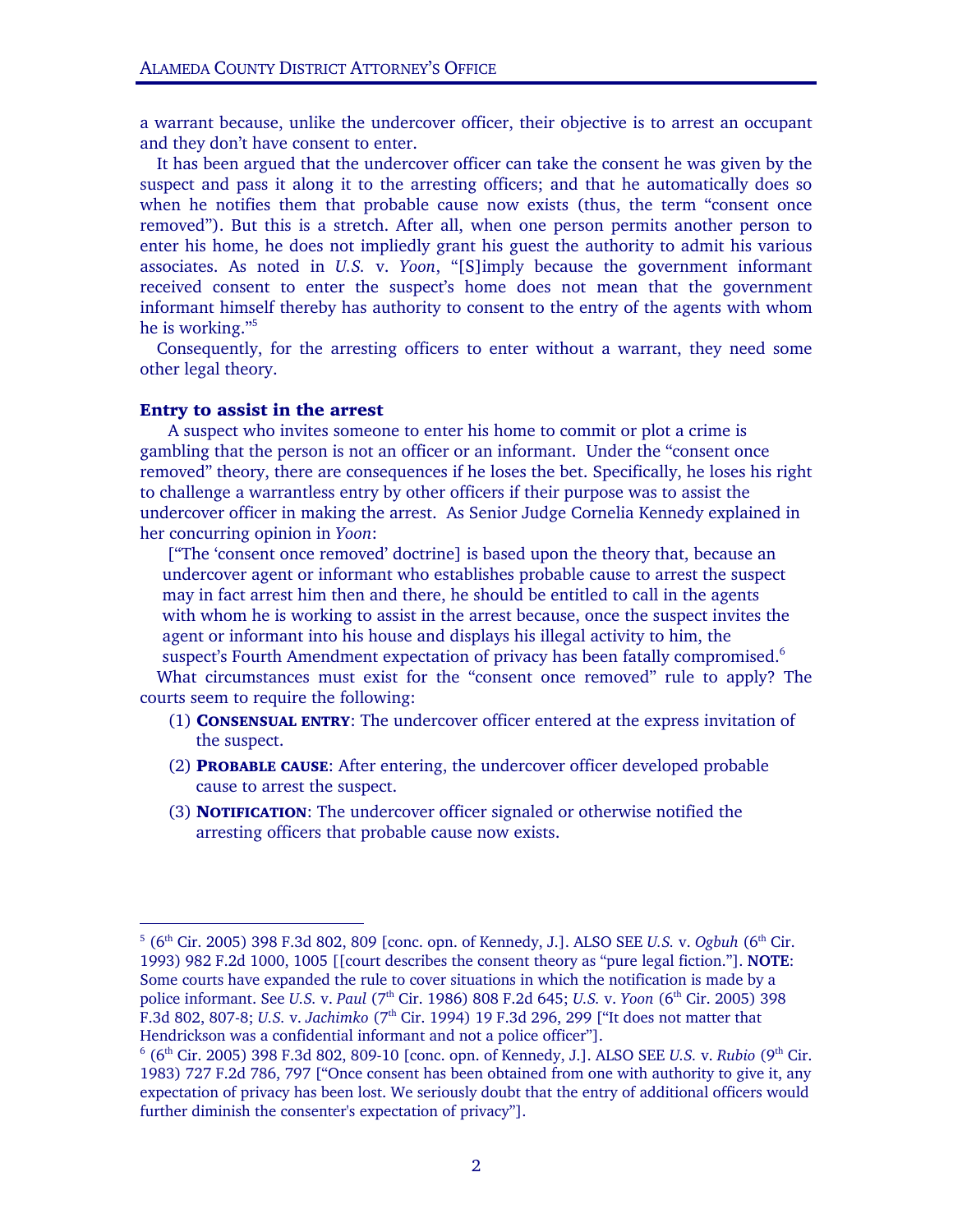- (4) DILIGENCE: The notification was made immediately after probable cause developed, or at least without unnecessary delay.<sup>[7](#page-2-0)</sup>
- (5) ENTRY TO ARREST: The officers stationed outside entered for the purpose of arresting the suspect or assisting in the arrest. (Thus, for example, they could not enter if the arrest occurred on the front porch or anywhere else outside the premises.9 )
- (6) ENTRY WHILE UNDERCOVER IS INSIDE: The arresting officers entered while the undercover officer was on the premises, or at least so quickly after he left that there existed an implied right to reenter.<sup>8</sup> As the Court of Special Appeals of Maryland observed, "[I]n nearly all the cases discussing the doctrine of 'consent once removed,' the confidential informant or undercover agent either remained on the premises while the officers entered or, if not, they maintained an express or implied right of reentry."[9](#page-2-2)

A good example of an entry based on "consent once removed" is found in *U.S.* v. *Pollard.*[10](#page-2-3) In *Pollard*, a police informant and an undercover officer went to Howard's home to buy cocaine from Pollard and Rodriguez. A transmitter was hidden on the informant and six backup officers waited outside. When the cocaine was brought out, the informant gave a "takedown" signal to the backup officers who entered without knocking or announcing. Pollard and Rodriguez were arrested.

At the outset, the court noted there were no exigent circumstances, pointing out, "No threats were made to [the undercover officer] or the informant. Before the officers entered the house, there were no indications that Pollard or Rodriguez was planning to destroy the drugs." Nevertheless, the court ruled the officers' entry was lawful under the "consent once removed" theory because:

[T]he officer obtained probable cause for an arrest when Rodriguez displayed the cocaine on the bed; and the informant accompanying the officer immediately summoned the other officers for assistance. Moreover, the backup officers were acting within constitutional limits when they entered to assist him since no further invasion of privacy was involved once the undercover officer made the initial entry.

It is important to understand that the "consent once removed" rule does not apply merely because an undercover officer or informant happens to be inside. For example, in

<span id="page-2-1"></span><span id="page-2-0"></span><sup>-&</sup>lt;br>7 <sup>7</sup> See *U.S.* v. *Diaz* ( $7<sup>th</sup>$  Cir. 1987) 814 F.2d 454, 459 ["We emphasize that we have applied this doctrine of 'consent once removed' only where the agent (or informant) entered at the express invitation of someone with authority to consent, at that point established the existence of probable cause to effectuate an arrest or search, and immediately summoned help from other officer."]. 8 <sup>8</sup> See *U.S.* v. *Akinsanya* (7<sup>th</sup> Cir. 1995) 53 F.3d 852, 856 ["That consent was not withdrawn simply because [the informant] stepped out of the apartment moments before, or at the same time, the agents entered."]; *People* v. *Cespedes* (1987) 191 Cal.App.3d 768, 774 [arresting officers entered within seconds after the undercover officer left]; *People* v. *Justin* (1983) 140 Cal.App.3d 729, 738; *U.S.* v. *Diaz* (7<sup>th</sup> Cir. 1987) 814 F.2d 454, 459 ["Agent Mueller was in the hotel room with Diaz's consent, and the fact that Mueller momentarily stepped out to obtain help from other officers in making the arrest did not violate this consent."]; *Williams* v. *Texas* (1996 En Banc) 937 S.W. 2d 23, 27 [arrest team entered within 30 seconds after undercover left]. ALSO SEE *People* v. *Toubus*

<span id="page-2-2"></span><sup>(1981) 114</sup> Cal.App.3d 378, 383. 9 *Smith* v. *Maryland* (2004) 857 A.2d 1224, 1231. 10 (6th Cir. 2000) 215 F.3d 643.

<span id="page-2-3"></span>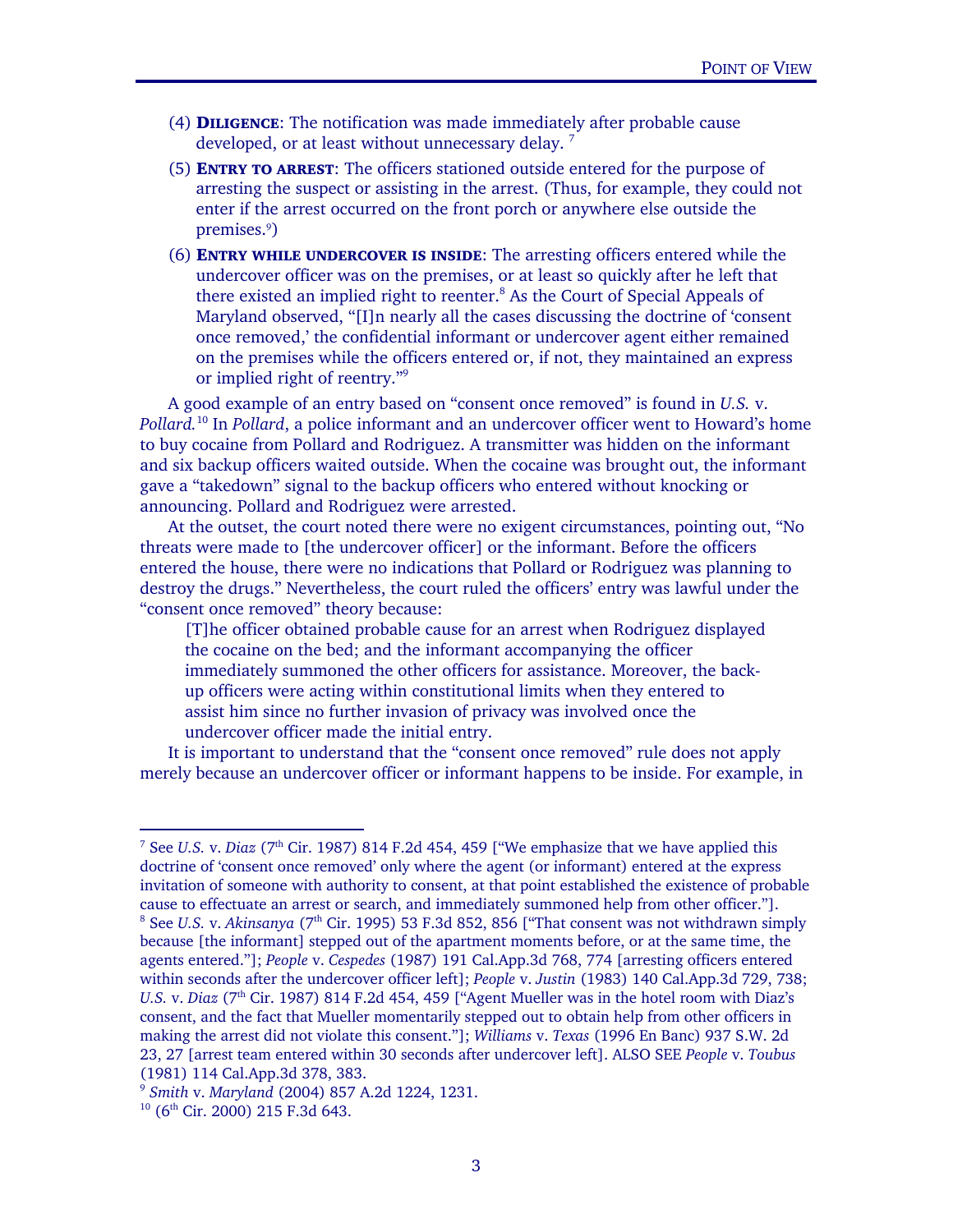*U.S.* v. *Ogbuh*[11](#page-3-0) DEA agents at Detroit Metropolitan Airport arrested a heroin courier who was about to deliver 52 grams to two men who were staying at a nearby hotel. Having agreed to cooperate with the agents, the courier went to the hotel room, knocked, and was admitted. About one minute later, the agents forced their way in, arrested the two buyers, and discovered heroin during a search incident to the arrest. In ruling the agents' entry did not fall within the "consent once removed" rule, the court noted that the informant "did not summon the agents; they entered forcibly of their own volition less than a minute after sending [the courier] into the room."

As noted, the arresting officers must have entered while the undercover officer was on the premises or so soon after he left that there existed an implied right of reentry. This issue was addressed in *People* v. *Cespedes*[12](#page-3-1) where an undercover narcotics officer went to the defendant's home in Berkeley to buy cocaine. When the sale was completed, the officer gave the "bingo" signal over a hidden transmitter, then "left the building." The arresting officers entered "immediately" thereafter and arrested the defendant.

On appeal, Cespedes argued the arrest was unlawful because, once the undercover officer left the building, he did not have a right to reenter. The court responded, "The Fourth Amendment is not violated by the facts here because defendant Cespedes consented to the initial entry, and the reentry and arrest were simultaneous not only to this fact but to the crime committed in the officer's presence."<sup>[13](#page-3-2)</sup>

#### Knock-notice

Officers must ordinarily comply with the knock-notice rules before forcibly entering a house for the purpose of making an arrest.<sup>14</sup> In "consent once removed" cases, however, there are usually two circumstances that will excuse compliance.

First, officers are not required to knock and announce if there were exigent circumstances that justified an immediate, unannounced entry.[15](#page-3-4) And in situations where an undercover officer or police agent is inside when backup officers are attempting to enter, an exigent circumstance would seem to exist automatically. This is because any reasonably intelligent criminal who had just committed a crime in the presence of a casual and disreputable acquaintance, and who soon thereafter heard police officers at the door demanding entry, would probably figure he had been "set up."[16](#page-3-5) Thus, a quick, unannounced entry by the arresting officers would be reasonably necessary to minimize the threat.

Second, compliance may be excused because there is simply no need for it when an undercover officer is already on the premises. For example, in *People* v. *Toubus*[17 t](#page-3-6)he defendant admitted an undercover officer and an informant into his apartment in Larkspur to sell them some cocaine. When the officer tested it and confirmed it was cocaine, he signaled the backup officers who entered the apartment through an open

<span id="page-3-0"></span>

<span id="page-3-2"></span><span id="page-3-1"></span>

<sup>&</sup>lt;sup>11</sup> (6<sup>th</sup> Cir. 1993) 982 F.2d 1000.<br><sup>12</sup> (1987) 191 Cal.App.3d 768.<br><sup>13</sup> **NOTE**: The court said the arresting officers entered at about the same time as other officers were arresting a suspect who had fled out the back door. Thus, it appears the court's use of the word "simultaneously" should not be taken to mean the arresting officers must be entering simultaneously as the undercover is exiting.<br><sup>14</sup> See Penal Code § 844; *Wilson v. Arkansas* (1995) 514 U.S. 927, 934.<br><sup>15</sup> See *United States v. Banks* (2003) 540 U.S. 31, \_\_ ["[I]f circumstances support a reasonable

<span id="page-3-3"></span>

<span id="page-3-4"></span>suspicion of exigency when the officers arrive at the door, they may go straight in."].<br><sup>16</sup> See *U.S.* v. *Pollard* (6<sup>th</sup> Cir. 2000) 215 F.3d 643, 646. <sup>17</sup> (1981) 114 Cal.App.3d 378, 384.

<span id="page-3-6"></span><span id="page-3-5"></span>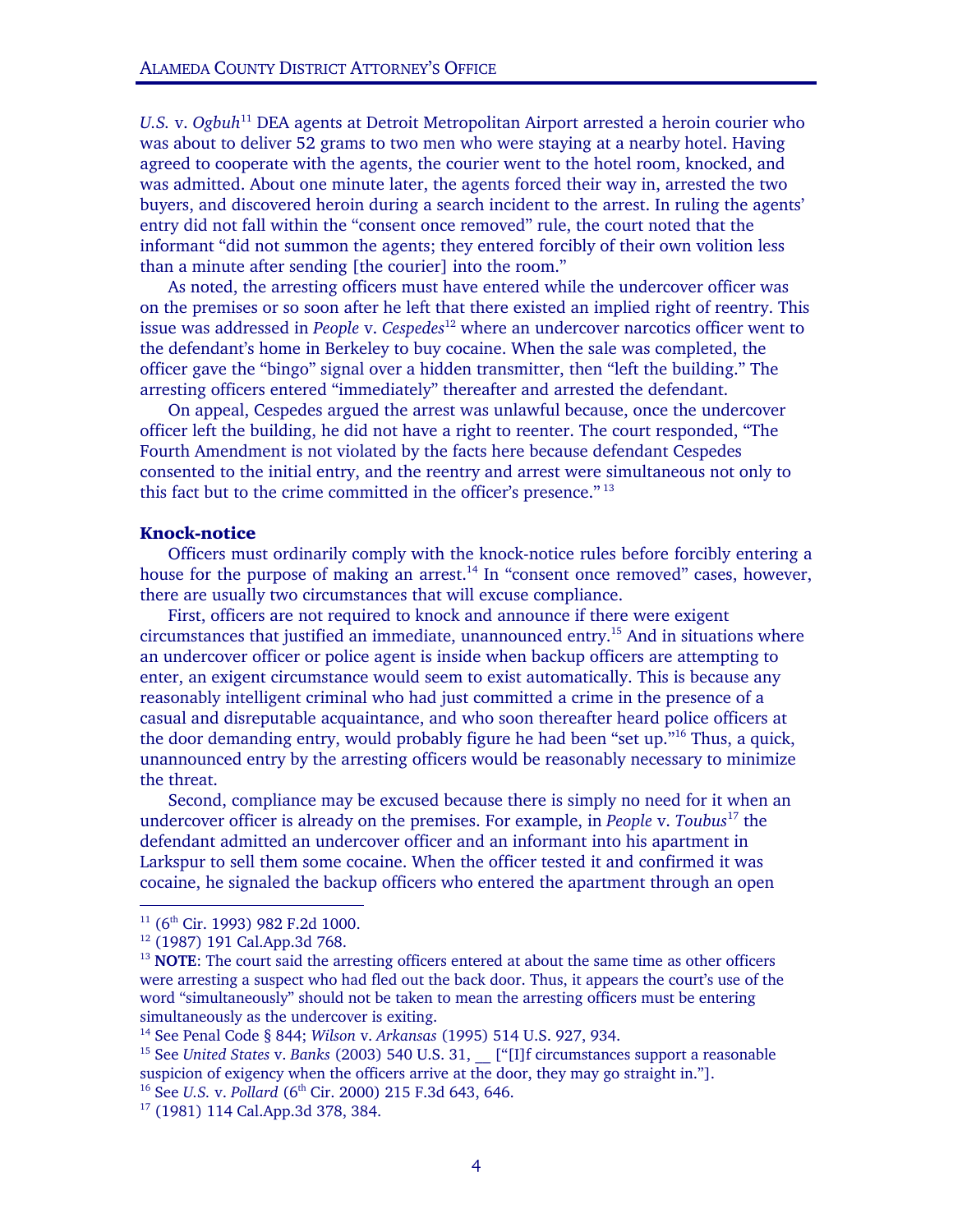door. Toubus argued their entry violated the knock-notice statute but the Court of Appeal disagreed:

Here, there was no occasion to protect the privacy of petitioner in his home since a peace officer who already possessed probable cause to arrest was already in that home; there were no innocent persons on the premises who needed protecting; it was unlikely the entry without notice would provoke a violent confrontation; and with two officers already on the premises it is highly unlikely that the police would be in any danger from actions taken by a fearful defendant.

### Withdrawal of consent

It is settled that a person who gives officers consent to enter his home may withdraw that consent. As noted, however, the "consent once removed" theory is not really about consent— it's about reduced privacy expectations when a suspect permits an undercover officer to enter his home for the purpose of committing a crime. Still, because the word "consent" appears in the title, defendants sometimes argue that they can withdraw their consent when they realize they have been duped. To date, the courts have rejected these arguments when the attempted withdrawal occurred after the undercover officer or informant developed probable cause.

For example, in *U.S.* v. *Jachimko*<sup>18</sup> the defendant admitted a police informant into his home to buy marijuana. When the informant activated the "alert button" (which meant he had seen more than 100 marijuana plants), the backup officers went up to the house and knocked on the door. Jachimko opened the door but, when the agents identified themselves, he attempted to close it. They then forced their way in.

On appeal, Jachimko argued that his attempt to close the door constituted a withdrawal of the consent he had given to the informant and, thus, to the officers. The court acknowledged that a person may withdraw consent, but pointed out, "[W]here a suspect does not withdraw his valid consent to search for illegal substances *before* they are discovered, the consent remains valid and the substances are admissible as evidence."

#### What the arresting officers may do

Because the sole purpose of the officers' entry is to arrest the suspect, they may do only those things that are reasonably necessary to accomplish this.<sup>19</sup> Thus, in most cases, they may do only the following:

LOCATE ARRESTEE: If they do not see the suspect as they enter, they may look for him in places in which they reasonably might expect to find him.

**SEARCH INCIDENT TO ARREST:** After arresting the suspect, they may, as an incident to the arrest, search him and the area within his immediate control.<sup>20</sup>

**PROTECTIVE SWEEP:** Officers may conduct a protective sweep of the premises if they reasonably believe there is a person on the premises (other than the arrestee) who poses a threat to them.<sup>21</sup>

<span id="page-4-1"></span><span id="page-4-0"></span>

<sup>&</sup>lt;sup>18</sup> (7<sup>th</sup> Cir. 1994) 19 F.3d 296.<br><sup>19</sup> See *Mincey* v. *Arizona* (1978) 437 U.S. 385, 393 ["[A] warrantless search must be strictly circumscribed by the exigencies which justify its initiation."].

<span id="page-4-2"></span>circumscribed by the exigencies which justify its initiation."]. 20 See *Chimel* v. *California* (1969) 395 U.S. 752, 763; *United States* v. *Chadwick* (1977) 433 U.S. 1, 14-5.

<span id="page-4-3"></span><sup>21</sup> See *Maryland* v. *Buie* (1990) 494 U.S. 325, 333.